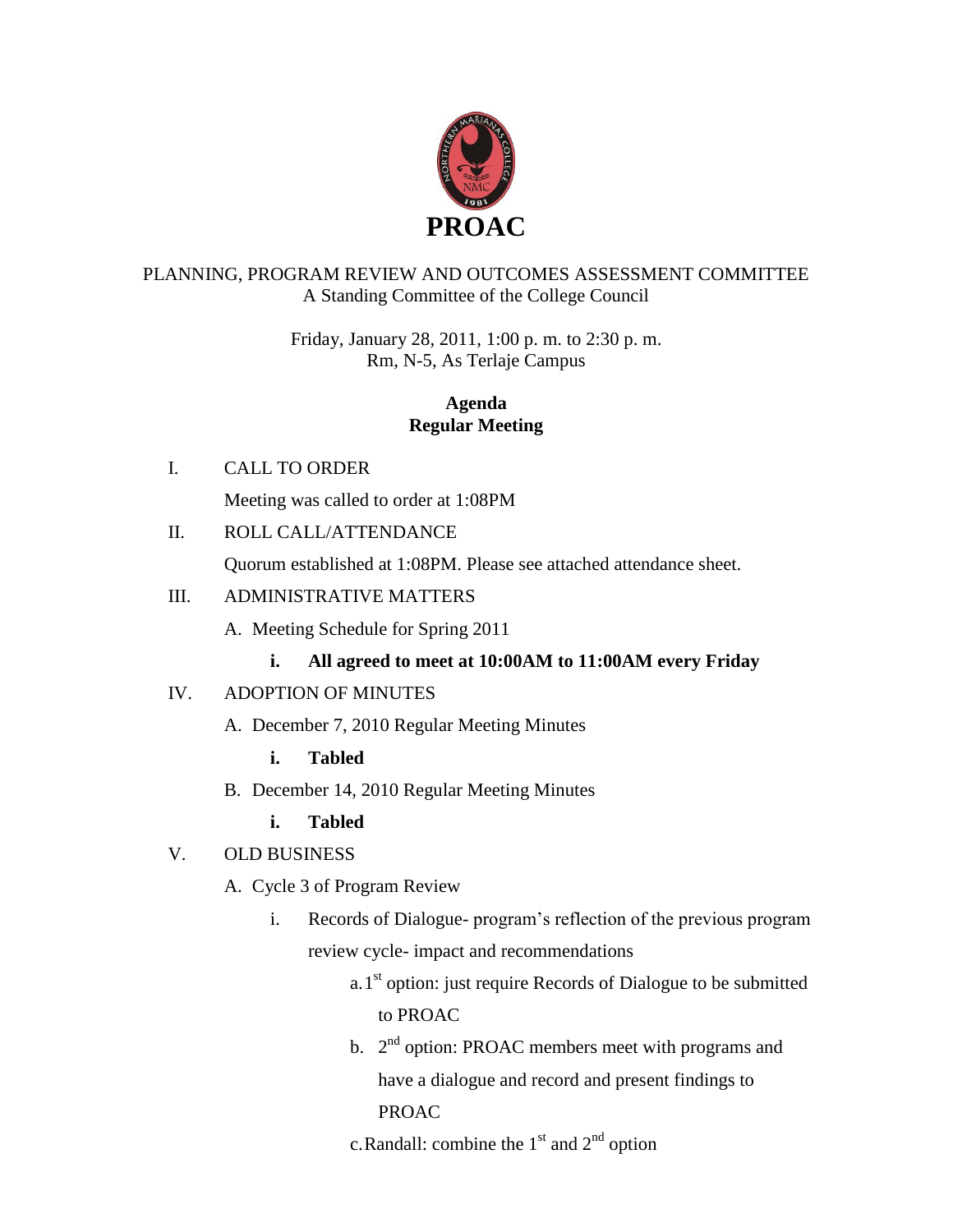- d. Leo: Take discussions online: postings
- e. Motion to conduct Records of Dialogue as a hybrid approach: programs would have to submit in each quarter and if programs need assistance they can contact PROAC and these documents will be made available online.

### **i. Motioned by Randall and seconded by Bobbi**

### **ii. Motion passed**

- ii. Recommendations for Cycle 4
	- a. Recommendation 1
		- i. Meeting with departments
		- ii. Galvin stated that OIE can provide these type of trainings
		- iii. Galvin stated that OIE will provide assistance for programs that need help.
		- iv. Galvin stated that OIE will provide the training
		- v. Bobbi recommended that we provide samples.

### b. Recommendation 2

- i. Bobbi stated that we need to get this manual and provide it to the people and believes that PROAC should take on this responsibility.
- c. Recommendation 3
	- i. DC will work with HRO
	- ii. Galvin stated that HRO must have a check list.
- d. Recommendation 4: Proposed Program Review Schedule
	- **i. Motion made by Randall and seconded my**

### **John J.**

### **ii. Motion passed**

iii. The rest of recommendations tabled to the next meeting

#### VI. NEW BUSINESS

- A. Cycle 4 of Program Review
	- i. Training
	- ii. Form 1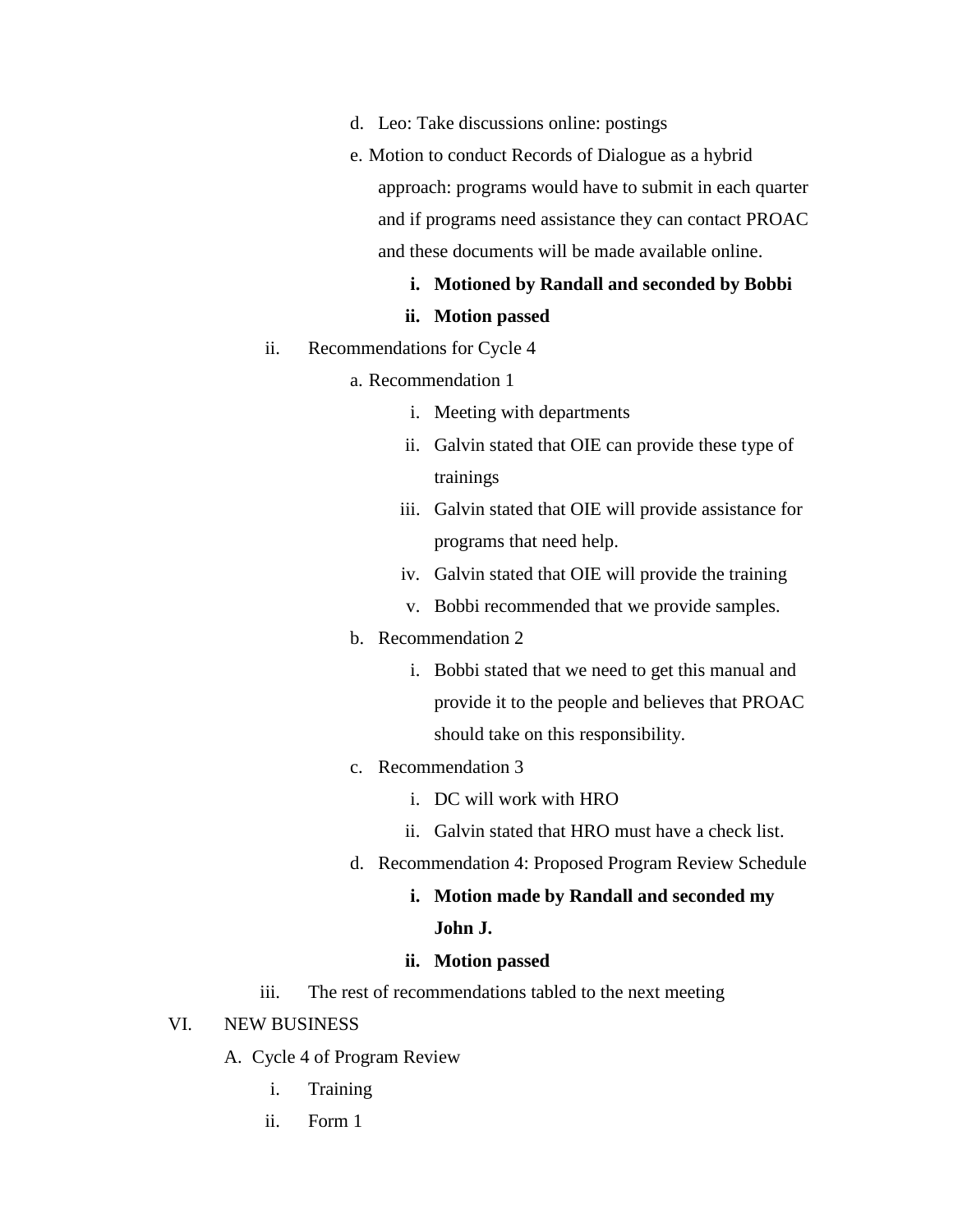- a. John Guerrero will be invited to PROAC's next meeting to explain his desire to combine Operations and Maintenance
- b. Galvin suggested moving ELI, Math NDU, and ABE to Group A/B because they are instructional in nature. PROAC will meet with Department Chairs.
- c. **Discussion is tabled for the next meeting**
- iii. Form 2
	- a. Galvin stated that we will be restructuring Form II's and is seeking for a sub-committee as volunteers.
	- b. Review team: Amanda, Randall, Joe, and John J.
- B. Linking Program Review to FY 2012 Budgeting and Resource Allocation (Refer to National Association of College and University Business Officers (NACUBO) article, "Keeping Programs and Resources in Sync" by Victoria F. Payseur)
	- a.  $1<sup>st</sup>$  option: give programs a budget and let them decide
	- b.  $2<sup>nd</sup>$  option: PROAC will decide
- VII. OTHER MATTERS

None

VIII. ADJOURNMENT Meeting adjourned at 2:10PM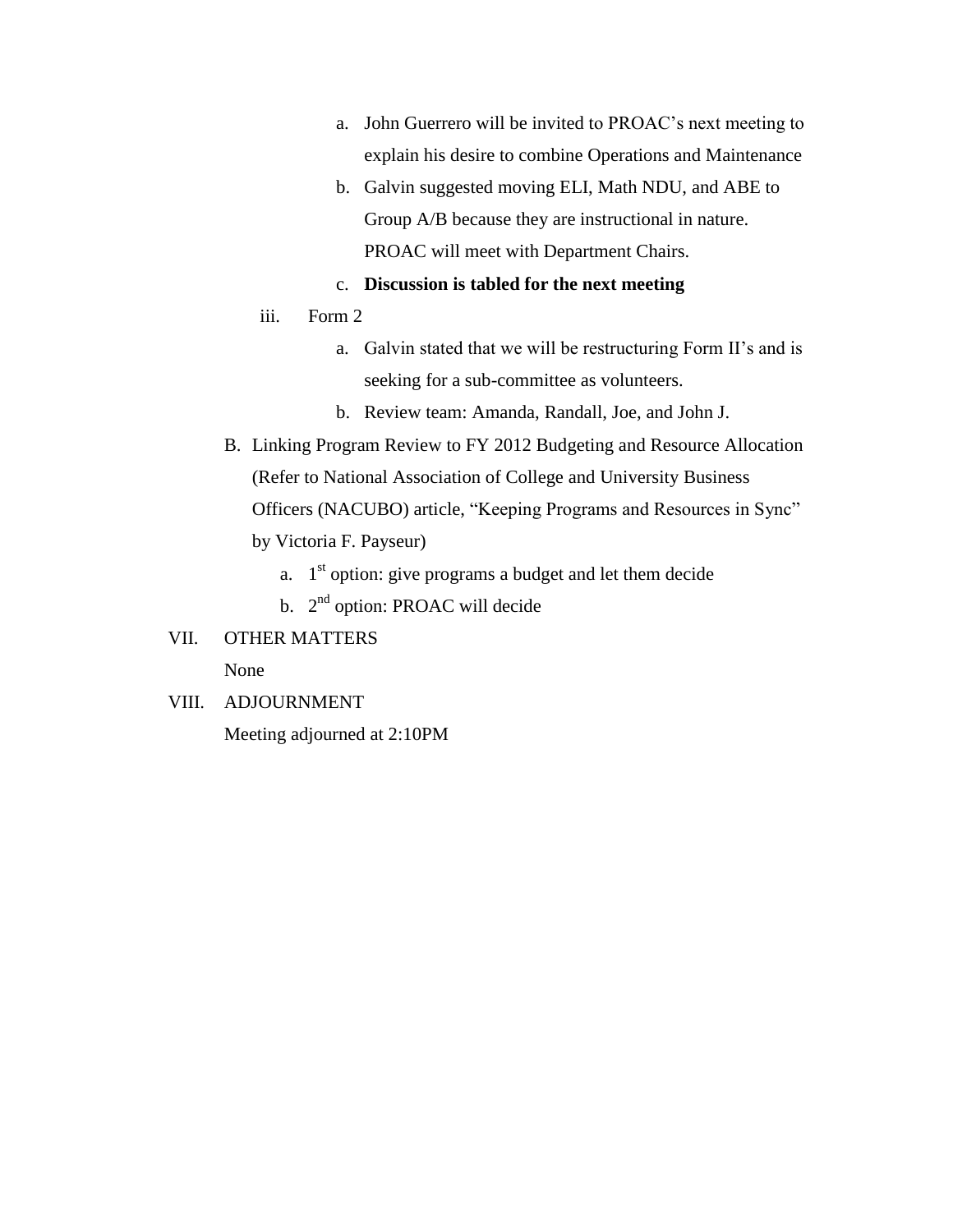# **PROAC**

# **Regular Meeting/Work Session**

# **Date: 01/28/11 Day: Friday Time: 1:00PM to 2:30AM Place: BOR Room**

## **SIGN-IN SHEET**

|                       | <b>NAME</b>                      | <b>TITLE</b>                                             | <b>SIGN/INITIAL</b> |  |
|-----------------------|----------------------------------|----------------------------------------------------------|---------------------|--|
| 1.                    | <b>Galvin Guerrero</b>           | Director of Institutional Effectiveness<br>(PROAC Chair) | <b>PRESENT</b>      |  |
| 2.                    | <b>Anthony Tipples</b>           | Student (Appointed by<br><b>ASNMC</b> )/ASNMC President  |                     |  |
| 3.                    | <b>Lorraine Cabrera</b>          | <b>Interim NMC President</b>                             |                     |  |
| 4.                    | <b>Barbara Merfalen</b>          | Dean, Academic Programs and Services                     | <b>PRESENT</b>      |  |
| 5.                    | <b>Leo Pangelinan</b>            | Dean, Student Services                                   | <b>PRESENT</b>      |  |
| 6.                    | Dave Attao                       | Acting Dean, Community Programs and<br>Services          |                     |  |
| 7.                    | Dawn Chrystal Revilla            | Acting Chief Financial and<br>Administrative Officer     | <b>PRESENT</b>      |  |
| 8.                    | <b>Jennifer Barcinas/ Martin</b> | Staff Representative, Rota Instructional                 |                     |  |
|                       | Mendiola                         | Site                                                     |                     |  |
| 9.                    | Maria Aguon/                     | <b>Staff Representative, Tinian</b>                      |                     |  |
|                       | <b>Rose Lazarro</b>              | <b>Instructional Site</b>                                |                     |  |
| 10.                   | <b>John Jenkins</b>              | Faculty Representative, School of                        |                     |  |
|                       |                                  | Education                                                |                     |  |
| 11.                   | Dr. John Griffin                 | Vice President of the Faculty Senate/<br>Permanent Proxy |                     |  |
| 12.                   | Dr. Eric Belky                   | Faculty Member (Appointed by<br><b>Faculty Senate)</b>   |                     |  |
| 13.                   | <b>Matt Pastula</b>              | Faculty Member (Appointed by<br><b>Faculty Senate)</b>   |                     |  |
| 14.                   |                                  | Faculty Member (Appointed by<br><b>Faculty Senate)</b>   | <b>PRESENT</b>      |  |
| 15.                   | <b>James Kline</b>               | Faculty Representative, Academic<br>Council              | <b>PRESENT</b>      |  |
| 16.                   | <b>Randall Nelson</b>            | Vice President of the Staff Senate                       | <b>PRESENT</b>      |  |
| <b>OTHERS PRESENT</b> |                                  |                                                          |                     |  |
|                       | <b>Keane Palacios</b>            | Program Manager, OIE                                     | <b>PRESENT</b>      |  |
|                       | Raymond Muna                     | Program Coordinator, OIE                                 | <b>PRESENT</b>      |  |